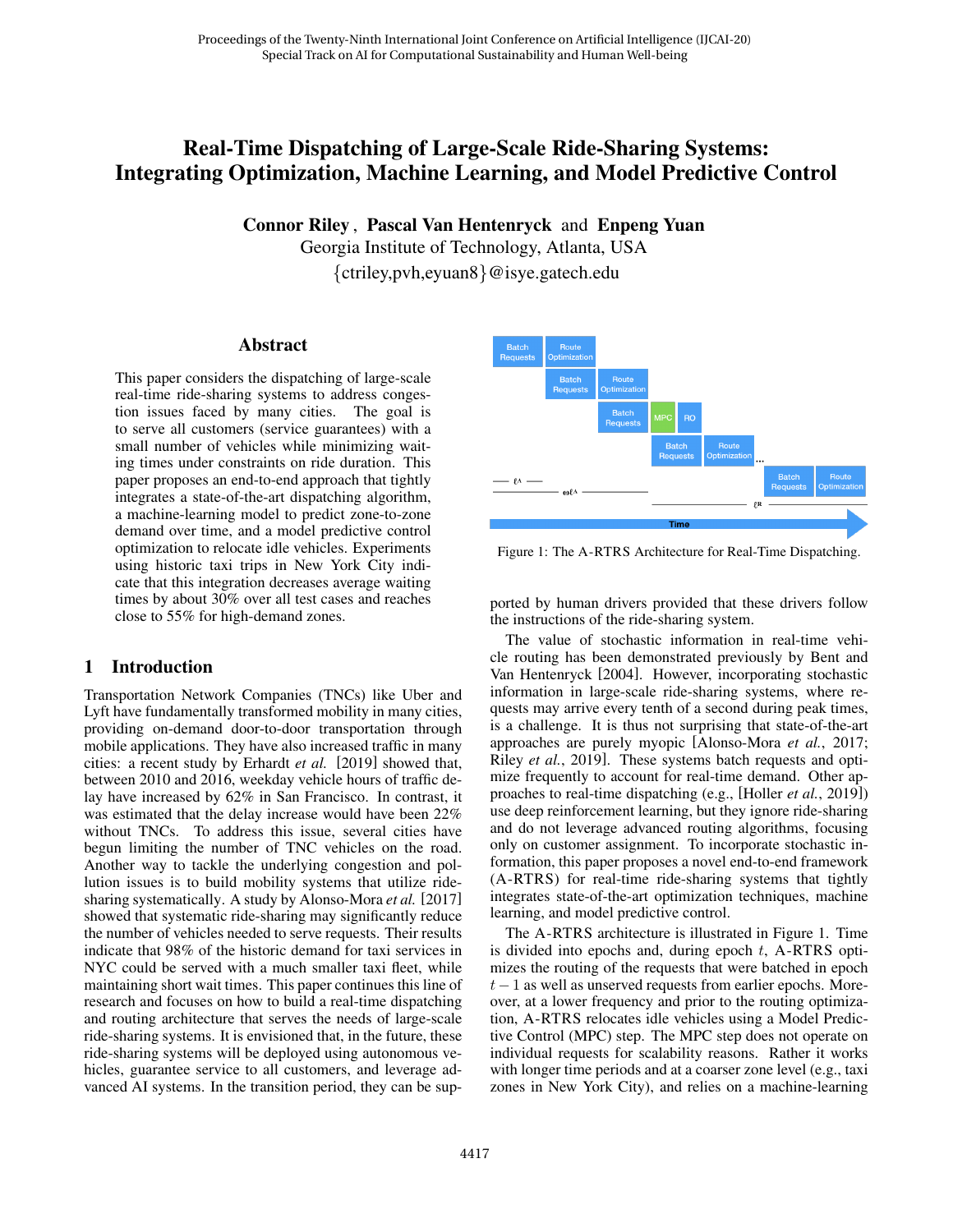model to predict the number of requests between each pair of zones over time. *The main contribution of* A-RTRS *is to demonstrate that, in large-scale real-time ride-sharing systems, hybridizing state-of-the-art optimization algorithms for fine-grained routing decisions with model predictive control for idle vehicle relocation at a coarser space and time granularity provides significant operational benefits.* Indeed, results on historic taxi trips from the New York City Taxi and Limousine Commission [\[NYC, 2019\]](#page-6-4), indicate that this tight integration decreases average waiting times by about 30% over all test cases and reaches close to a 55% reduction in average waiting times for high-demand zones.

This paper is organized as follows. Section [2](#page-1-0) presents the problem. Section [3](#page-1-1) presents related work. Section [4](#page-1-2) gives an overview of A-RTRS. Section [5](#page-2-0) describes the dial-a-ride optimization. Sections [6](#page-2-1) and [7](#page-3-0) present the core conceptual contributions of the paper: the demand forecasting model and the vehicle relocation scheme. Section [8](#page-4-0) reports the experimental results and Section [9](#page-5-1) concludes the paper.

# <span id="page-1-0"></span>2 Problem Statement

Operating a real-time ride-sharing system requires solving large-scale dial-a-ride problems, where each request corresponds to a trip for a number of riders from an origin to a destination that must take place after a specified pickup time. Constraints limit the time a rider can spend inside a vehicle (ride duration constraints) and the number of riders in a vehicle at any one time (vehicle capacity constraints). The goal is to serve all requests and minimize the average waiting time, while satisfying the ride duration and capacity constraints. Special attention is also devoted to ensure that no request is left unserved indefinitely. The systems studied in this paper either use a fleet of autonomous vehicles or their own pool of drivers who follow routing instructions exactly. The system can thus relocate the vehicles at will in order to anticipate demand. It is assumed that significant historical data is available and can be used to forecast demand at the zone level.

# <span id="page-1-1"></span>3 Related Work

A comprehensive review of popular dial-a-ride formulations which serve as the foundation of A-RTRS can be found in [\[Cordeau and Laporte, 2007\]](#page-6-5). A-RTRS uses a rolling horizon, alternating request batching and optimization, as traditionally used in taxi pooling [Ota *et al.*[, 2017;](#page-6-6) Ota *[et al.](#page-6-7)*, [2015\]](#page-6-7). [Alonso-Mora](#page-5-0) *et al.* [\[2017\]](#page-5-0) were first to demonstrate the value of ride-sharing in NYC: they showed that 98% of the historic demand could be served with a smaller taxi fleet and short wait times. Their anytime algorithm uses cliques to generate vehicle routes and hard-time windows to discard requests which cannot be served efficiently. A linear program is employed to move idle vehicles towards discarded requests in order to better serve those areas in the future. [Lowalekar](#page-6-8) *et al.* [\[2018\]](#page-6-8) improve over [\[Alonso-Mora](#page-5-0) *et al.*[, 2017\]](#page-5-0) by partitioning the region into zones and assigning vehicles to zone paths. [Riley](#page-6-2) *et al.* [\[2019\]](#page-6-2) is the first algorithm designed to serve *all requests* with small waiting times: they use column generation to serve all requests with smaller number of vehicles and shorter waiting times. Their dial-a-ride algorithm is used as the dispatching engine of A-RTRS. *To the author's knowledge, no algorithm other than the one of [Riley](#page-6-2)* et al. *[\[2019\]](#page-6-2) provides guarantees to serve all requests: They can decide to ignore arbitrary requests.* Note that these three algorithms are myopic: they do not exploit information about future requests. [Iglesias](#page-6-9) *[et al.](#page-6-9)* [\[2017\]](#page-6-9) proposed a model predictive control approach for serving individual requests at the zone level, combining a machine-learning model (based on deep learning) and a mixed-integer program for request assignments and vehicle relocation. They did not consider ride-sharing and their dispatching algorithm is performed at a coarse granularity. This paper leverages and generalizes their model predictive control approach. Ma *[et al.](#page-6-10)* [\[2019\]](#page-6-10) integrated dispatching optimization and model predictive control for scheduling requests in a multimodal transit systems: they do not batch requests, use a single period for vehicle relocation, and assume Poisson arrivals for each zone. The dispatching of each request uses local search and insertion heuristics. The benefits of demand prediction and vehicle relocation has been demonstrated by Bent and Van Hentenryck [\[2007;](#page-6-11) [2004\]](#page-6-1) for various types of vehicle routing problems (using online stochastic optimization) and by [Yu and Shen](#page-6-12) [\[2019\]](#page-6-12) for on-demand ride-pooling, using approximate dynamic programming. [Holler](#page-6-3) *et al.* [\[2019\]](#page-6-3) used deep learning and bipartite matching for dispatching and vehicle relocation: their approach does not support ride sharing. [Shah](#page-6-13) *et al.* [\[2020\]](#page-6-13) enhance [\[Alonso-Mora](#page-5-0) *et al.*, 2017] with an approximation of the future reward learned using a deep neural network. They provide improvements over [\[Alonso-Mora](#page-5-0) *et al.*, 2017] when the ride duration is twice as long as the shortest path. However, the approach does not provide service guarantees and does not minimize waiting times. It also rejects requests even when vehicles are available, which can be problematic to justify in practice. In contrast, this paper serves all requests with an average waiting time of 2.5 minutes with 2,000 vehicles during peak times and a more realistic ride-duration constraint (50% increase). The socio-economic benefits of ride-sharing systems is explored by [Bistaffa](#page-6-14) *et al.* [\[2019\]](#page-6-14). To the authors' knowledge, this paper is the first integration of advanced optimization techniques, machine learning, and model predictive control for the real-time vehicle dispatching and relocation of large-scale ride-sharing systems.

# <span id="page-1-2"></span>4 Overall Organization

This section gives an overview of the A-RTRS architecture. As depicted in Figure [1,](#page-0-0) A-RTRS divides time into epochs of length  $\ell^A$ , i.e.,  $[0, \ell^A), [\ell^A, 2\ell^A), [2\ell^A, 3\ell^A), \ldots$  During epoch  $\tau$ , A-RTRS batches incoming requests and performs an optimization that assigns prior requests to vehicles and routes them. The requests considered in this optimization are those batched in epoch  $\tau - 1$ , as well as unserved requests from earlier epochs. Periodically, A-RTRS performs a relocation optimization, which exploits a forecasting model to direct idle vehicles towards expected demand.

# The Optimization Problem

The optimization problem receives as inputs a set of requests, each of which is characterized by its origin and destination, its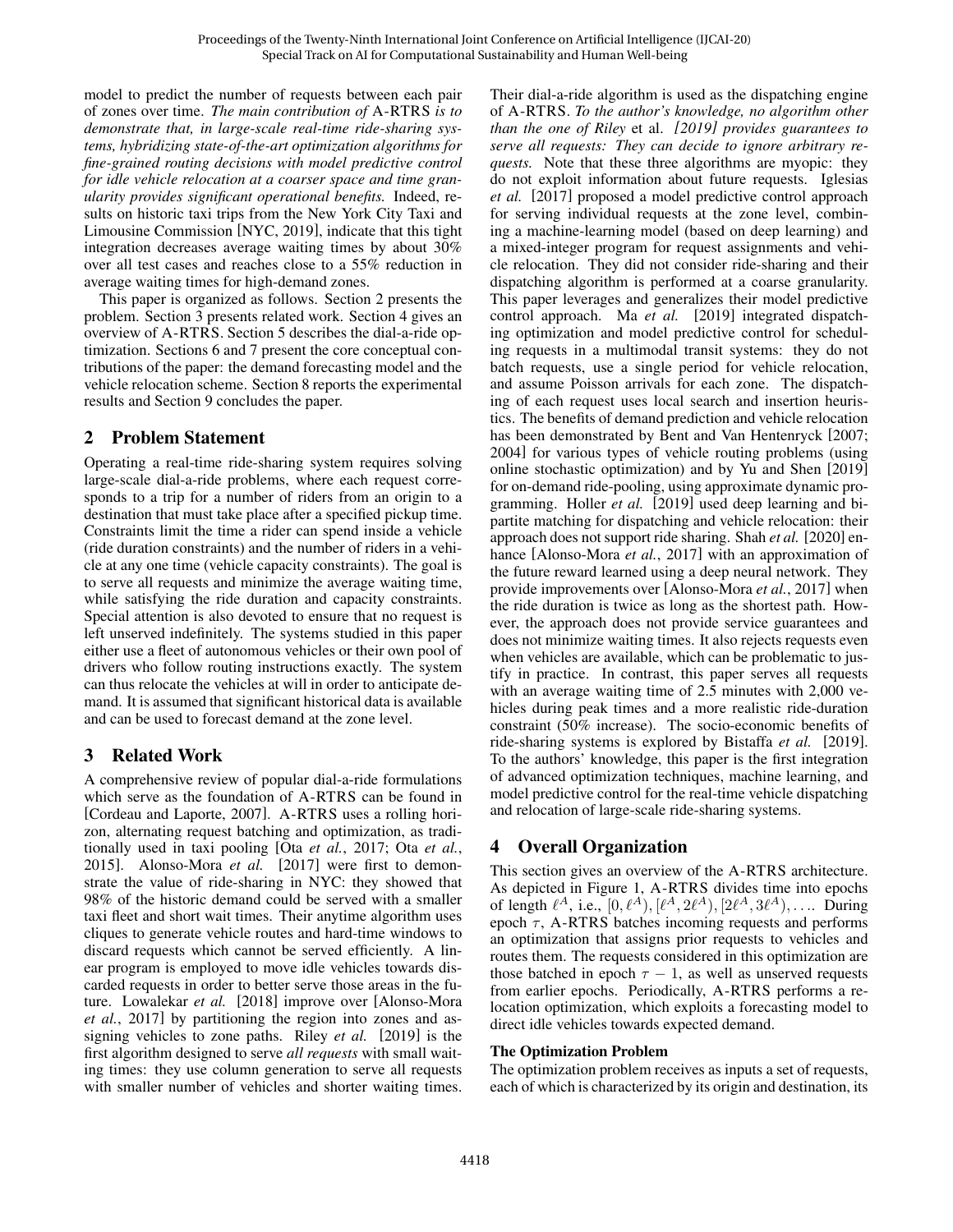earliest pickup time, and its number of riders. The optimization has at its disposal a number of vehicles. Each vehicle is characterized by its departure location, its earliest departure time, its capacity, and its set of riders. Each rider is characterized by her dropoff location and the time she has already spent in the vehicle.

The starting location and departure time of a vehicle are given by the current state of the mobility system. If a vehicle is idle in the existing schedule, its starting location is its current position and its departure time is the beginning of the epoch (i.e.,  $\tau \ell^A$ ). If a vehicle is serving customers, its starting location is the first location it visits after the start of the epoch and the departure time is specified accordingly. The riders associated with a vehicle are those who have already been picked up and need to be dropped off. Hence, for every epoch, the optimization problem considers all the requests whose riders have not been picked up yet, while also scheduling the dropoffs of existing riders. Note that the optimization problems associated with two successive epochs may schedule a request differently as long as the request's riders have not been picked up. This gives a lot of flexibility to the real-time system at the cost of more complex optimization problems.

Given the computational complexity of the dial-a-ride problem that must be solved in real time, the optimization may not be able to serve all requests for some epochs. Hence, following [Riley](#page-6-2) *et al.* [\[2019\]](#page-6-2), A-RTRS associates a penalty with each request to ensure that the request is served in reasonable time. The penalty is increased after each epoch in which the request is not served. The optimization model minimizes a weighted sum of the average waiting time and the penalties associated with unserved requests.

### Vehicle Relocation

Every  $\omega$  epochs, A-RTRS performs a relocation of vehicles at the zonal level (e.g., taxi zones, census tracks, or traffic analysis zones). The goal is to determine the desired number of idle vehicles to move from zone  $i$  to zone  $j$  over the next period  $(\tau \ell^A, \tau \ell^A + \ell^R)$ , where  $\ell^R$  is the length of the relocation period and is significantly larger than the epoch length  $\ell^A$ . As a result, the relocation optimization operates at a much coarser granularity both in space and time.

*This combination of micro- and macro-decisions for routing and relocation is one of the salient features of* A-RTRS and is driven by the reality of the large-scale real-time ridesharing systems, where the number of requests in each epoch makes it difficult computationally to exploit forecasting information during the routing decisions.

### Forecasting the Demand

To inform the vehicle relocation, A-RTRS is assumed to have at its disposal historical data for the number of requests from zone *i* to zone *j* for every time period of length  $\ell^{\bar{R}}$ . This historical data is used to train a forecasting model of the demand.

# <span id="page-2-0"></span>5 The Dial-A-Ride Optimization

During each epoch, A-RTRS solves a generalized dial-a-ride optimization specified in Section [4.](#page-1-2) To perform this task, it borrows the algorithm from [Riley](#page-6-2) *et al.* [\[2019\]](#page-6-2), which is

$$
\min \quad \sum_{r \in R} c_r y_r + \sum_{i \in P} p_i z_i \tag{1a}
$$

<span id="page-2-2"></span>subject to 
$$
\left(\sum_{r \in R} y_r a_i^r\right) + z_i = 1 \qquad \forall i \in P \qquad (1b)
$$

<span id="page-2-4"></span><span id="page-2-3"></span>
$$
\sum_{r \in R_v} y_r = 1 \qquad \forall v \in V \qquad (1c)
$$

$$
z_i \in \mathbb{N} \qquad \qquad \forall i \in P \qquad (1d)
$$

$$
y_r \in \{0, 1\} \qquad \forall r \in R \qquad (1e)
$$

Figure 2: The Resricted Master Problem Formulation.

briefly reviewed in this section. The dial-a-ride optimization is based on a column generation that operates at the route level. A vehicle route specifies a sequence of pickups and dropoffs which satisfies the ride duration constraints and the vehicle capacity. The column generation interleaves the solving of (the linear relaxation of) a Restricted Master Problem (RMP), which selects routes, and pricing subproblems which generate new routes for each vehicle. The process terminates when no new routes can improve the solution of the RMP or the time limit for the column generation is met. The last stage of the dial-a-ride optimization is a mixed-integer program that solves the RMP exactly for the generated routes. The pricing subproblems are complex due to their objective of minimizing waiting times. As a result, traditional dynamic programming formulations are not effective and [Riley](#page-6-2) *et al.* [\[2019\]](#page-6-2) use an anytime exact algorithm that generates routes of increasing lengths.

The RMP is depicted in Figure [2.](#page-2-2) In the formulation,  $R$ denotes the set of routes,  $R_v$  denotes the subset of possible routes for vehicle  $v$ ,  $c_r$  represents the wait times incurred by all customers served by route  $r$ ,  $p_i$  is the penalty of not scheduling request *i* for this epoch, and  $a_i^r = 1$  iff request *i* is served by route r. The RMP uses the following decision variables:  $y_r \in [0, 1]$  is 1 iff route r is selected and  $z_i \in [0, 1]$  is 1 iff request  $i$  is not served by any of the selected routes. The objective function minimizes the waiting times of the served customers and the penalties for the unserved customers. Con-straints [\(1b\)](#page-2-3) ensure that  $z_i$  is set to 1 if request i is not served by any of the selected routes and constraints [\(1c\)](#page-2-4) ensure that only one route is selected per vehicle.

Since the dial-a-ride optimization may not schedule all the requests, it is important to update the penalty of unserved requests to ensure that they will not be delayed too long. For the penalty for an unserved request  $c$  in epoch  $\tau$ , [Riley](#page-6-2) *et [al.](#page-6-2)* [\[2019\]](#page-6-2) use  $p_c = \rho 2^{(\tau \ell^A - e_c)/(10\ell^A)}$ , where  $e_c$  is the earliest possible pickup time for request c. The  $\rho$  parameter was tuned to incentivize the algorithm to schedule each incoming request in its first available epoch.

# <span id="page-2-1"></span>6 Demand Forecasting

Forecasting the demand from zone  $i$  to zone  $j$  over time may be challenging in some settings, since this demand may be sparse for some zones and historical data may be limited. To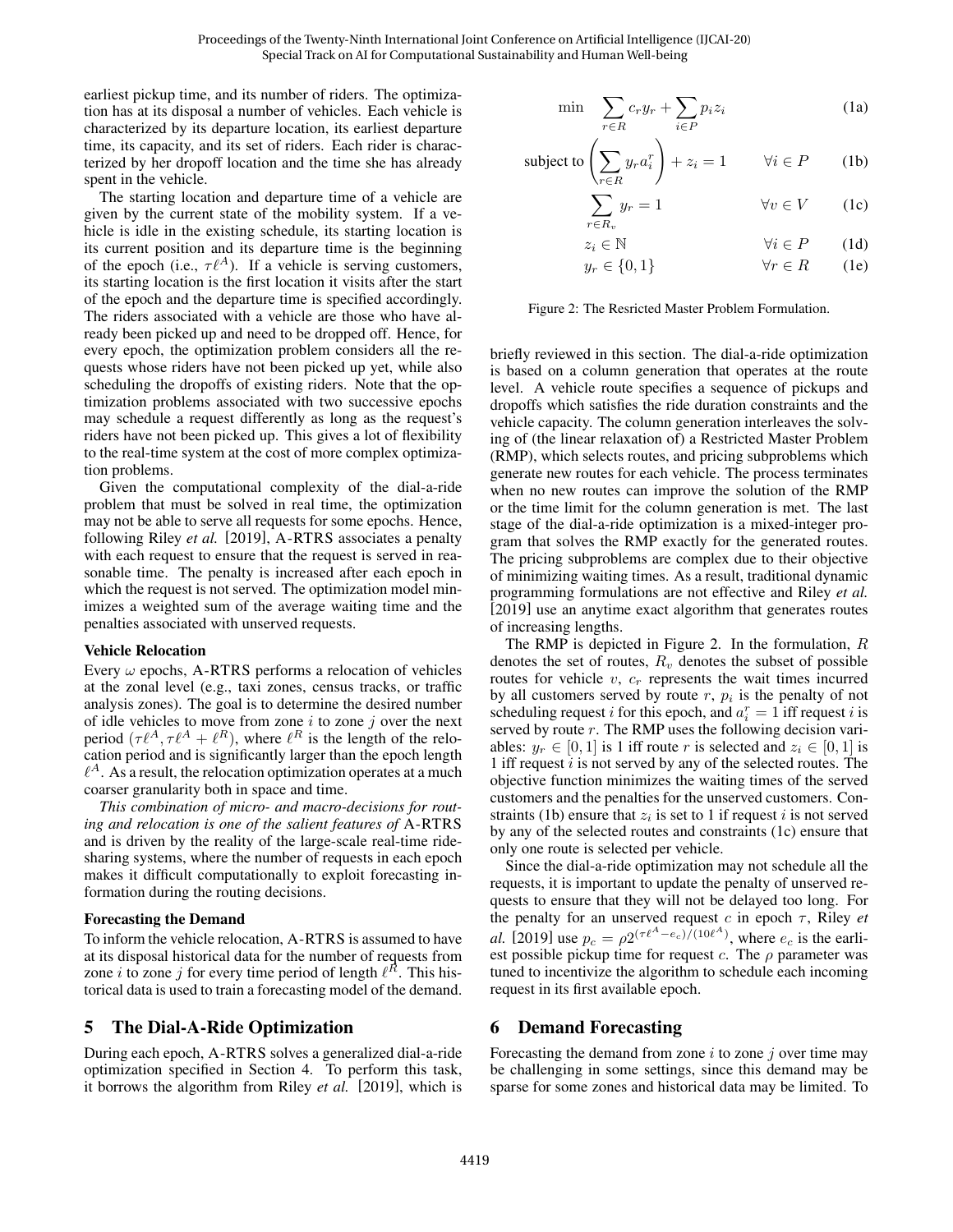address this difficulty, A-RTRS proceeds in two steps: it first predicts the number of requests in a zone  $z$  in time period  $t$ and then approximates the zone-to-zone demand.

#### Preprocessing

Let  $d_{zt}$  be the demand for zone z during period t. In the case study, the time series  $\{d_{zt}\}\$ t is strongly non-stationary (the mean and variance vary over time). As a result, the forecasting model first stationarizes the time series by differencing it over a week period. More precisely, the forecasting model defines  $\delta_{zt} = d_{zt} - d_{z(t-n_r \times 7)}$ , where  $n_r$  is the number of periods in a day, and predicts the differenced demand  $\delta_{zt}$  instead of  $d_{zt}$ .

#### Vector Autoregression

To forecast the time series  $\{\delta_{zt}\}_t$ , A-RTRS uses Vector Autoregression (VAR), a multivariate generalization of Autoregression (AR). In VAR, the expected value of a multivariate time series at a particular period is assumed to be a linear function of the value of the time series at previous time steps.

The prediction for the differenced demand in zone  $z$  in period  $t$  uses not only  $z$ 's demand in prior periods but also the differenced demands of z's adjacent zones. Let  $N(z)$  denote the zones adjacent to z and  $d = |N(z)| + 1$ . Let vector  $\Delta_{zt} \in \mathbb{R}^d$  denote the weekly-differenced demands of z and its adjacent zones in period t. Each element in  $\Delta_{zt}$  is an element in  $\{\delta_{zt}\}_{z\in N(z)\cup\{z\}}$ .  $\delta_{zt}$  can then be modeled as

$$
\delta_{zt} = \phi_{zt-1}\Delta_{zt-1} + \dots + \phi_{zt-k}\Delta_{zt-k} + \eta \tag{2}
$$

where  $\phi_{zt}$  is a row vector in  $\mathbb{R}^d$  and  $\eta$  is a white noise with zero mean. The coefficients  $\phi_{zt}$  are estimated using least square regression and the order  $k$  is selected based on the *Akaike information criterion (AIC)*.

Once the parameters have been estimated, the prediction for the differenced demand of  $z$  in period  $t$  is given by

$$
\bar{\delta}_{zt} = \bar{\phi}_{zt-1}\Delta_{zt-1} + \cdots + \bar{\phi}_{zt-k}\Delta_{zt-k}
$$

The demand prediction for zone  $z$  at time  $t$  is then given by

$$
\bar{\lambda}_{zt} = d_{z(t-n_r \times 7)} + \bar{\delta}_{zt}.
$$

Destination Assignment

Given the number of requests for zone  $z$  in period  $t$ , the trip destinations for these requests are assigned using historical distributions. A-RTRS uses an historical distribution for each hour during the weekdays and the weekend days. For example, when predicting the demand in zone z during the 7–8am period on a Wednesday, if 70 percent of the trips originating from z during this period on weekdays have their destination in zone  $b$  in historical data, then the number of trips going from z to b will be  $0.7\bar{\lambda}_{zt}$  rounded to the nearest nonnegative integer. This returns the final demand prediction  $\bar{\lambda}_{ijt}$ for the requests from zone i to zone j at t.

# <span id="page-3-0"></span>7 Idle Vehicle Relocation

The idle vehicle relocation process is run every  $\omega$  epochs and considers periods of length  $\ell^R$ , i.e.,  $[0, \ell^R), [\ell^R, 2\ell^R), \ldots$  It has at its disposal the zone to zone demand forecasts for each period. It proceeds in two steps: (1) It first uses a Model Predictive Control (MPC) approach to find the desired number of vehicles in each zone; (2) It then selects the vehicle relocation assignments to minimize the relocation cost.

<span id="page-3-2"></span><span id="page-3-1"></span>
$$
\min \sum_{t=0}^{T-1} \sum_{i,j \in Z} (T-t) u_{ijt} + \sum_{t=0}^{T-1} \sum_{i,j \in Z} t t_{ij} x_{ijt}^r
$$
 (3a)

subject to

$$
x_{ij0}^p + u_{ij0} = \lceil \bar{\lambda}_{ij0} / w_{ij} \rceil \quad (\forall i, j)
$$
 (3b)

$$
x_{ijt}^p + u_{ijt} = \lceil \bar{\lambda}_{ijt}/w_{ij} \rceil + u_{ijt-1} \quad (\forall i, j, t)
$$
 (3c)

$$
\sum_{j} x_{ijt}^{p} + x_{ijt}^{r} = |A_{it-1}| + \sum_{j} x_{jit - tt_{ji}}^{p} + x_{jit - tt_{ji}}^{r} (\forall i, t)
$$
\n(3d)

$$
x_{ijt}^p \in \mathbb{Z}, x_{ijt}^r \in \mathbb{Z}, u_{ijt} \in \mathbb{Z}
$$
 (3e)

<span id="page-3-4"></span><span id="page-3-3"></span>Figure 3: The MPC-MIP Model for Zone Balancing.

#### Zone Rebalancing

The MPC approach in this section is borrowed from [Iglesias](#page-6-9) *[et al.](#page-6-9)* [\[2017\]](#page-6-9) and generalized to real-time ride-sharing systems, where multiple riders can share a vehicle. Its goal is to determine the number of idle vehicles to move from zone *i* to zone *j* during the next period  $(\tau \ell^A, \tau \ell^A + \ell^R)$  in order to minimize the average waiting time in the dial-a-ride optimizations. To achieve this goal, the MPC approach solves an assignment optimization at the zone level over multiple time periods. Hence, in contrast to the dial-a-ride optimization, it works at a coarser granularity and looks ahead in the future using the demand forecasting module.

The MPC approach uses a MIP model (MPC-MIP) over T periods, each of length  $\ell^R$ . Let  $\mathcal{T} = \{0, \ldots, T-1\}$ . For each period  $t \in \mathcal{T}$ , MPC-MIP takes as input  $\bar{\lambda}_{ijt}$ , the forecasted demand originating in zone  $i$  with a destination in zone  $j$  at time  $t$ , as well as a variety of information about the current state of the system. In particular,  $w_{ij}$  is the current sharing ratio for requests from zone  $i$  to zone  $j$  in the system (e.g.,  $w_{ij} = 1$  means that riders are alone in the vehicle, while  $w_{ij} = 1.5$  means an average of 1.5 passengers per vehicle);  $A_{it}$  is the set of vehicles that will become idle in zone *i* during period t (estimated from routes of current vehicles) and  $tt_{ij}$ is the average number of periods it takes to move from a stop in zone  $i$  to a stop in zone  $j$ .

The MPC-MIP decision variables are: the number  $x_{ijt}^r$  of empty vehicles to move from zone  $i$  to zone  $j$  starting at period t; the number  $x_{ijt}^p$  of vehicles with passengers moving from i to j starting at period t; and the number  $u_{ijt}$  of requests originating in zone  $i$  and ending in zone  $j$  which are not served at period  $t$ . The objective  $(3a)$  minimizes the number of unserved requests while also enforcing a small penalty on moving vehicles. This penalty ensures that vehicles prefer to stay in their current zone if that current zone is expected to need them in the future. Constraints [\(3c\)](#page-3-2) and [\(3c\)](#page-3-2) are the flow balance constraints for requests. Constraints [\(3d\)](#page-3-3) are the flow conservation constraints for vehicles.

#### Vehicle Relocation

MPC-MIP returns the number  $\bar{x}_{ijt}^r$  of vehicles that should move from zone i to zone j in period t. Only the relocations in period  $\bar{x}_{ij0}^r$  are relevant for A-RTRS at this point in time. However, A-RTRS must now identify  $\bar{x}_{ij0}^r$  specific ve-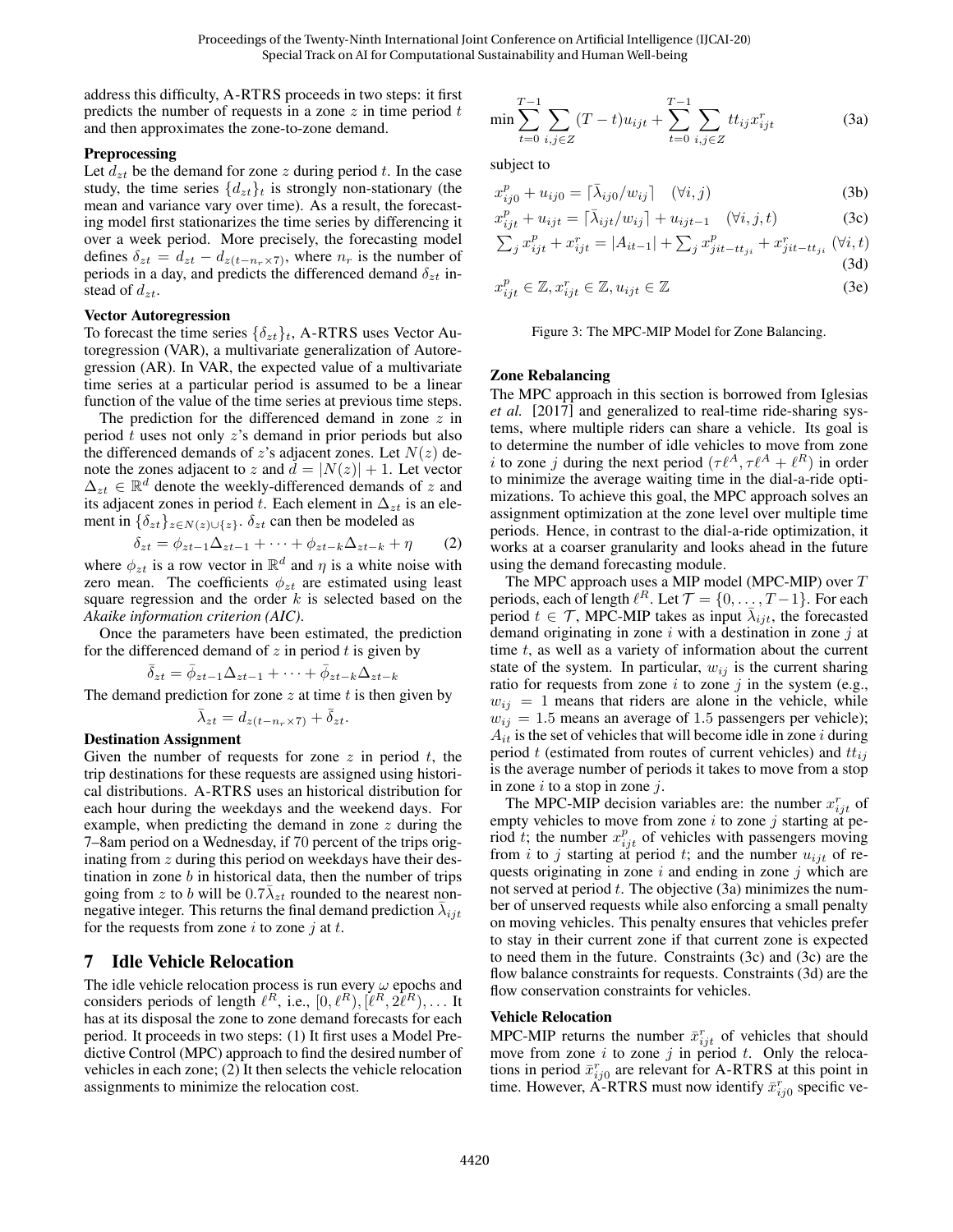$$
\min \sum_{v \in A_{i0}} \sum_{j} c_{vj} y_{vj} \tag{4a}
$$

subject to 
$$
\sum_{v \in A_{i0}} y_{vj} = \bar{x}_{ij0}^r \qquad \forall j \in Z \qquad (4b)
$$

$$
\sum_{j} y_{vj} \le 1 \qquad \qquad \forall v \in A_{i0} \qquad (4c)
$$

$$
y_{vj} \in \{0, 1\} \qquad \forall v \in A_{i0}, j \in Z \qquad (4d)
$$

Figure 4: The Vehicle Relocation Optimization (VR-MIP).

hicles to relocate. This is performed by another MIP model (VR-MIP), which receives the following inputs:  $\bar{x}_{ij0}^r$ , the sets  $A_{i0}$  of idle vehicles in zone i, the time  $c_{vj}$  to move vehicle v to its closest stop in zone  $j$ . VR-MIP decides whether a vehicle is relocated to a zone: Variable  $y_{vj}$  is 1 if vehicle v is chosen to relocate to zone  $j$ . The VR-MIP objective  $(4a)$ minimizes the sum of the traveling times, Constraints [\(4b\)](#page-3-4) ensure the correct number of relocations from zone  $i$  to zone  $j$ , and Constraints [\(4c\)](#page-3-2) ensure that a vehicle does not relocate to more than one zone.

### <span id="page-4-0"></span>8 Experimental Results

Case Study A-RTRS is evaluated on the yellow trip data obtained via the New York City Taxi and Limousine Commission (NYCTLC) [\[NYC, 2019\]](#page-6-4). The NYCTLC dataset provides the number of passengers for each trip and the start time of each trip, which is used as both the request time and the lower bound on the earliest pickup time. This section reports results on 24 instances, two hours each day for two days per month from July 2015 through June 2016. Rush hours (7– 9am) were selected to obtain instances that are computationally challenging. The instances have an average of 48,100.5 customers and range from 19,276 to 59,820 customers. Individual requests with more customers than the vehicle capacity are split into several trips. Following [Riley](#page-6-2) *et al.* [\[2019\]](#page-6-2), in order to ease ride sharing, avoid curb management issues, and reduce the number of stops, Manhattan is represented by a grid with cells of 200 squared meters. Each such cell represents a pickup/dropoff location. The travel time matrix for the network of locations was then precomputed by querying OpenStreetMap [\[OpenStreetMap contributors, 2017\]](#page-6-15). For every trip, the locations of the origin and destination were obtained by selecting the closest locations to their pickup and dropoff points in the NYCTLC dataset.

Runtime Configurations A-RTRS is compared to its myopic version M-RTRS which has no idle vehicle relocation and is essentially the approach proposed by [Riley](#page-6-2) *et al.* [\[2019\]](#page-6-2). Unless otherwise specified, all experiments were performed with the following default parameters for A-RTRS: 2000 vehicles of capacity 4, a maximum deviation from the shortest path determined by  $\max\{\alpha t_c, \beta+t_c\}$ , where  $t_c$  is the shortest possible path from customer  $c$ 's origin to their destination,  $w_{ij} = 1.2$ ,  $\rho = 420$ ,  $\alpha = 1.5$ ,  $\beta = 240$  seconds,  $\ell^A = 30$  seconds,  $\ell^R = 300$  seconds, and  $\omega = 10$  epochs. In other words, requests are accumulated for, and optimized

<span id="page-4-1"></span>

Figure 5: Histograms of Waiting Times for A-RTRS and M-RTRS (Logarithmic Y-Scale).

<span id="page-4-2"></span>

Figure 6: Waiting Times for A-RTRS and M-RTRS.

<span id="page-4-3"></span>

| Number of Requests | M-RTRS | A-RTRS |
|--------------------|--------|--------|
| < 40,000           | 2.33   | 2.37   |
| $40,000 - 50,000$  | 3.83   | 2.40   |
| 50.000 <           | 3.78   | 2.56   |

Figure 7: Average Waiting Times by Instance Sizes.

over, each period of 30 seconds, simulating real-time operations. Empty vehicles are initially distributed evenly over the locations. The demand was forecasted at the hour level and scaled down uniformly due to the sparse demand in some of the zones. All MIP models are solved using Gurobi 8.1 [\[Gurobi Optimization Inc, 2016\]](#page-6-16). The experiments were performed on a virtual configuration composed of 24 intel skylake cores clocked at 2.1GHz and with 32GB of memory.

Reduction in Waiting Times Figure [5](#page-4-1) reports the distributions of the waiting times incurred by all customers across all instances with a logarithmic y-axis. The results demonstrate that A-RTRS reduces waiting times across the vast majority of trips. It reduces the average waiting times from 3.64 to 2.51 minutes (a 30% improvement) while also decreasing the standard deviation from 1.48 to 1.16. Figures [6](#page-4-2) and [7](#page-4-3) go into more details and report results on each instance and by instance sizes.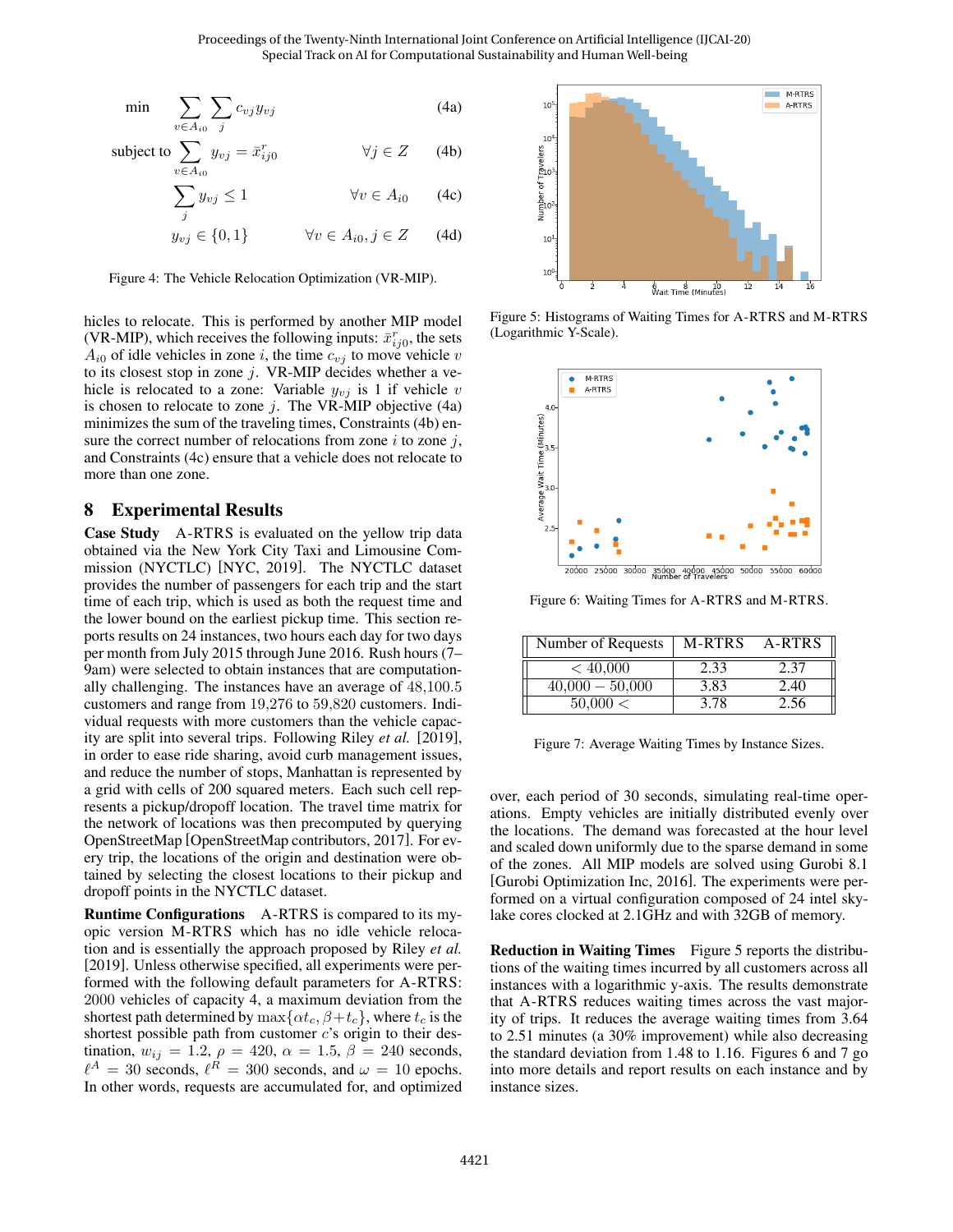<span id="page-5-2"></span>

Figure 8: Percentage Improvement in Waiting Times by Origin.

<span id="page-5-3"></span>

10000 20000 30000 40000 50000 60000  $\Omega$ Number of requests



<span id="page-5-4"></span>

Figure 10: Average Waiting Times by Zone.



Figure 11: Average Number of Passengers per Vehicle.

Zonal Information Figures [8](#page-5-2) and [9](#page-5-3) describe where the reductions in waiting times occur. Together, they show that relocation benefits most the zones with significant demand, where the improvements can reach almost 55%. Figure [10](#page-5-4) is reassuring from a fairness standpoint: Zones with low demand keep low average waiting times under relocation.

Vehicle Information Figure [12](#page-5-5) depicts the histograms of idle times per vehicles. It shows that M-RTRS has more vehicles with no idle time and more vehicles with high idle

<span id="page-5-5"></span>

Figure 12: Idling Times per Vehicle.

times. A-RTRS is more balanced.

### <span id="page-5-1"></span>9 Conclusion

This paper proposed A-RTRS, an end-to-end framework for real-time optimization of large-scale ride-sharing systems. A-RTRS combines demand forecasting, state-of-the-art optimization, and model predictive control to dispatch, route, and relocate vehicles in real-time, minimizing average waiting times. The mobility system provides service guarantees (i.e, it serves all requests), enforces a ride-duration constraint (i.e., no passenger travels more than 50% over their shortest path), minimizes waiting times, while achieving reasonable waiting times through penalties increasing over time. Experiments using historic taxi trips in New York City indicate that this integration decreases average waiting times by about 30% over all test cases and reaches close to 55% on the largest instances for high-demand zones compared to a base line without relocation. On the NYC case study, A-RTRS serves all requests in reasonable time and with an average waiting of 2.51 minutes with a standard deviation of 1.16, using a fleet of 2,000 vehicles of capacity 4. The results also demonstrate that, while zones with large demand see the most benefits, zones with low demand maintain low waiting times and that the vast majority of vehicles spend less than 17% of their operating time relocating. In summary, A-RTRS demonstrates that, in large-scale real-time ride-sharing systems, hybridizing state-of-the-art optimization algorithms for fine-grained routing decisions with model predictive control for idle vehicle relocation at a coarser space and time granularity provides significant operational benefits. Future research will be devoted in improving the machine-learning algorithm, since more accurate predictions will enable a better performance on instances with relatively fewer requests.

### Acknowledgements

This research was partly supported by Department of Energy Research Award 7F-30154 and NSF Leap-HI Award NSF-1854684.

### References

<span id="page-5-0"></span>[Alonso-Mora *et al.*, 2017] Javier Alonso-Mora, Samitha Samaranayake, Alex Wallar, Emilio Frazzoli, and Daniela